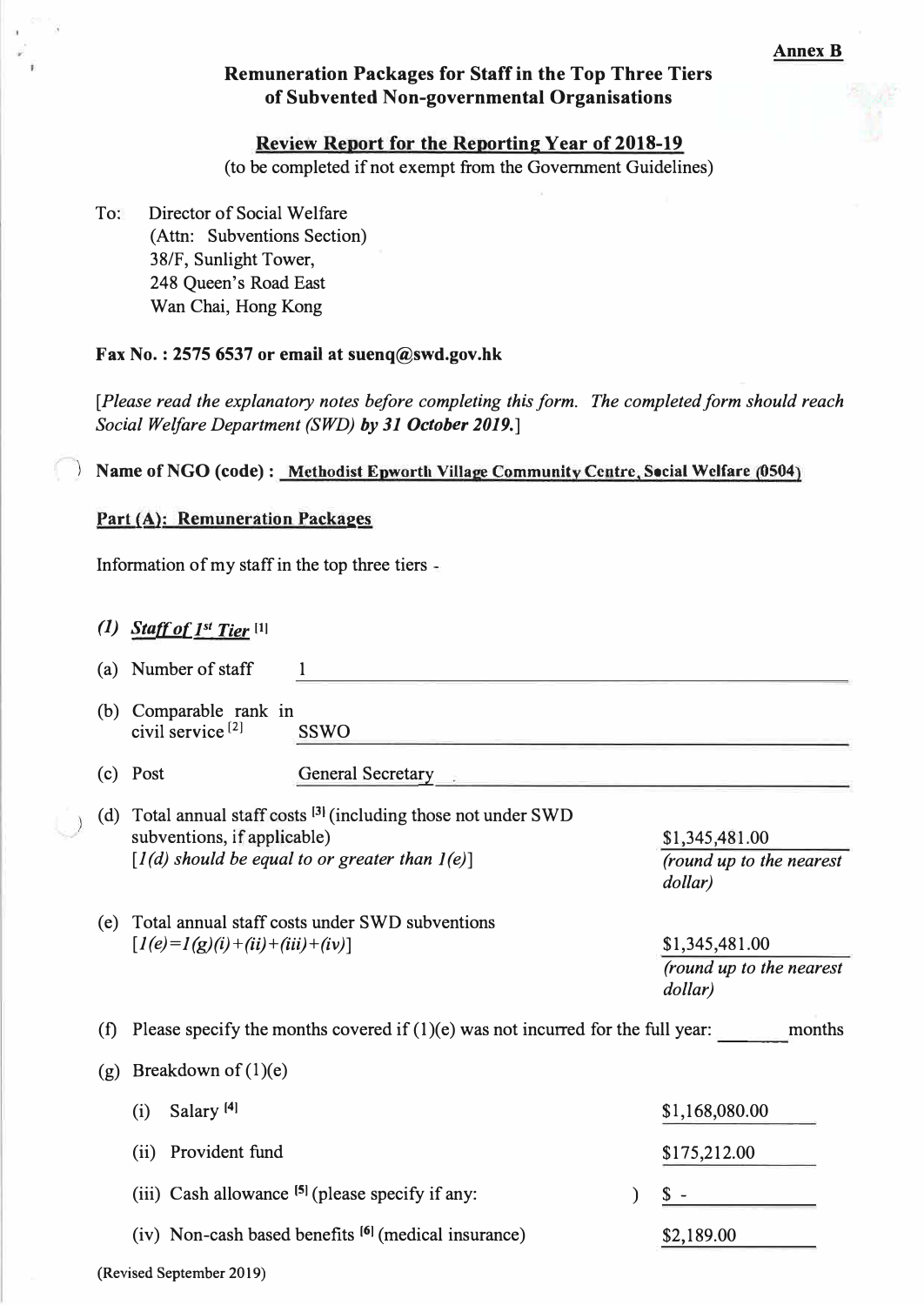#### **Annex B**  $\overline{(Cont'd)}$

| (2) | Staff of 2 <sup>nd</sup> Tier <sup>[1]</sup>                                                                                                                 |                                                                 |  |                                                       |
|-----|--------------------------------------------------------------------------------------------------------------------------------------------------------------|-----------------------------------------------------------------|--|-------------------------------------------------------|
| (a) | Number of staff                                                                                                                                              | 3                                                               |  |                                                       |
| (b) | Comparable rank in $SWO$<br>civil service <sup>[2]</sup>                                                                                                     |                                                                 |  |                                                       |
| (c) | Post                                                                                                                                                         | Supervisor                                                      |  |                                                       |
| (d) | Total annual staff costs <sup>[3]</sup> (including those not under SWD<br>subventions, if applicable)<br>$[2(d)$ should be equal to or greater than $2(e)$ ] |                                                                 |  | \$3,140,339.00<br>(round up to the nearest<br>dollar) |
| (e) | $[2(e)=2(f)(i)+(ii)+(iii)+(iv)]$                                                                                                                             | Total annual staff costs under SWD subventions                  |  | \$3,140,339.00<br>(round up to the nearest<br>dollar) |
| (f) | Breakdown of $(2)(e)$                                                                                                                                        |                                                                 |  |                                                       |
|     | Salary <sup>[4]</sup><br>(i)                                                                                                                                 |                                                                 |  | \$2,769,385.00                                        |
|     | Provident fund<br>(ii)                                                                                                                                       |                                                                 |  | \$364,387.00                                          |
|     |                                                                                                                                                              | (iii) Cash allowance $[5]$ (please specify if any:              |  | S.                                                    |
|     |                                                                                                                                                              | (iv) Non-cash based benefits <sup>[6]</sup> (medical insurance) |  | \$6,567.00                                            |
| (3) | Staff of 3rd Tier <sup>[1]</sup>                                                                                                                             |                                                                 |  |                                                       |
| (a) | Number of staff                                                                                                                                              | 1                                                               |  |                                                       |
| (b) | Comparable rank in<br>civil service <sup>[2]</sup>                                                                                                           | <b>ASWO</b>                                                     |  |                                                       |
| (c) | Post                                                                                                                                                         | Supervisor (2) Service Co-ordinator                             |  |                                                       |
| (d) | Total annual staff costs [3] (including those not under SWD<br>subventions, if applicable)<br>$[3(d)$ should be equal to or greater than $3(e)$ ]            |                                                                 |  | \$969,431.00<br>(round up to the nearest<br>dollar)   |
| (e) | Total annual staff costs under SWD subventions                                                                                                               |                                                                 |  |                                                       |

\$969,431.00 (round up to the nearest dollar)

 $[3(e)=3(f)(i)+(ii)+(iii)+(iv)]$ 

 $\mathcal{A}$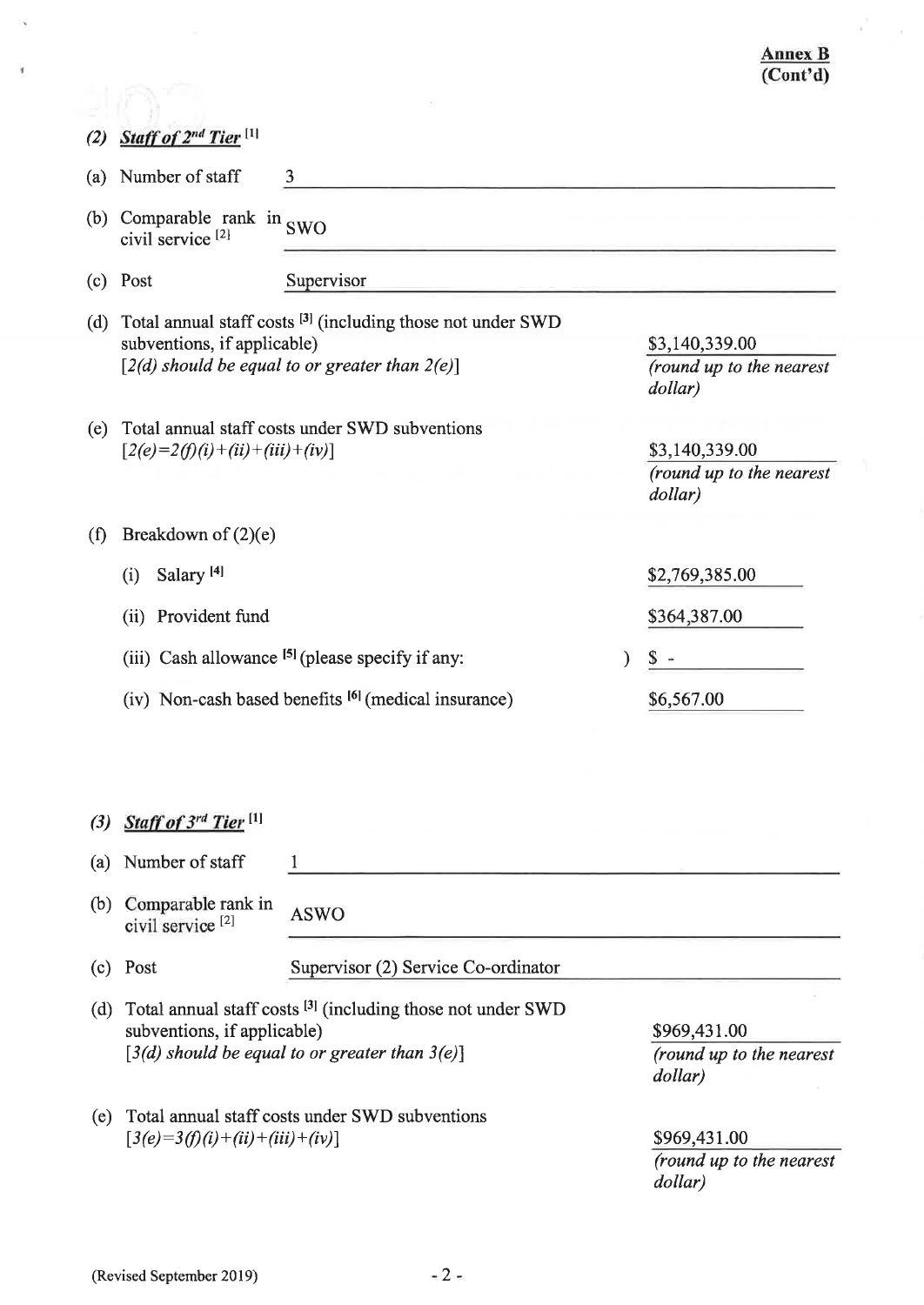(f) Breakdown of  $(3)(e)$ 

 $\tilde{\epsilon}$ 

C,

U

 $\bar{\mathcal{N}}$  $\hat{\mathbf{y}}$ 

 $\mathbb{R}^d$ 

|     | $D$ . $\mathcal{L}$ $\mathcal{L}$ $\mathcal{L}$ $\mathcal{L}$ $\mathcal{L}$ $\mathcal{L}$ $\mathcal{L}$ $\mathcal{L}$ $\mathcal{L}$ $\mathcal{L}$ $\mathcal{L}$ $\mathcal{L}$ $\mathcal{L}$ $\mathcal{L}$ $\mathcal{L}$ $\mathcal{L}$ $\mathcal{L}$ $\mathcal{L}$ $\mathcal{L}$ $\mathcal{L}$ $\mathcal{L}$ $\mathcal{L}$ $\mathcal{L}$ $\mathcal{L}$ |                                                                                   |  |                                 |  |
|-----|-------------------------------------------------------------------------------------------------------------------------------------------------------------------------------------------------------------------------------------------------------------------------------------------------------------------------------------------------------|-----------------------------------------------------------------------------------|--|---------------------------------|--|
|     | Salary <sup>[4]</sup><br>(i)                                                                                                                                                                                                                                                                                                                          |                                                                                   |  | \$841,080.00                    |  |
|     | (ii) Provident fund                                                                                                                                                                                                                                                                                                                                   |                                                                                   |  | \$126,162.00                    |  |
|     | (iii) Cash allowance $[5]$ (please specify if any:                                                                                                                                                                                                                                                                                                    |                                                                                   |  | \$.                             |  |
|     | (iv) Non-cash based benefits <sup>[6]</sup> (medical insurance)                                                                                                                                                                                                                                                                                       |                                                                                   |  | \$2,189.00                      |  |
|     | (4) Review for changes [7]                                                                                                                                                                                                                                                                                                                            |                                                                                   |  |                                 |  |
|     |                                                                                                                                                                                                                                                                                                                                                       | 2017-18<br>(the year before)                                                      |  | 2018-19<br>(the reporting year) |  |
| (a) | Total annual staff costs under SWD<br>subventions in respect of the top three tiers<br>$[(1)(e)+(2)(e)+(3)(e)]$                                                                                                                                                                                                                                       | \$5,187,087.00                                                                    |  | \$5,455,251.00                  |  |
|     | (b) Please tick and complete the following as appropriate to state the result of your review -                                                                                                                                                                                                                                                        |                                                                                   |  |                                 |  |
|     | I have reviewed the remuneration packages of the staff in the top three tiers and<br>found no change in their remunerations as compared with the preceding year.<br>I have reviewed the remuneration packages of the staff in the top three tiers and                                                                                                 |                                                                                   |  |                                 |  |
|     | found change(s) in their remunerations as compared with the preceding year. The<br>tier(s) having changes and reasons for such changes are stated below $-$                                                                                                                                                                                           |                                                                                   |  |                                 |  |
|     | Upward/downward pay adjustment in accordance with Civil Service Pay<br>Adjustment (details are given at the bottom).                                                                                                                                                                                                                                  |                                                                                   |  |                                 |  |
|     | (details are given at the bottom).                                                                                                                                                                                                                                                                                                                    | Upward/downward pay adjustment other than Civil Service Pay Adjustment            |  |                                 |  |
|     | Incremental creep (details are given at the bottom).                                                                                                                                                                                                                                                                                                  |                                                                                   |  |                                 |  |
|     | Organisational restructuring or upgrading/downgrading of top three tier posts<br>(details are given at the bottom).                                                                                                                                                                                                                                   |                                                                                   |  |                                 |  |
|     | the bottom).                                                                                                                                                                                                                                                                                                                                          | Increase/decrease of number of staff of the top three tiers (details are given at |  |                                 |  |
|     |                                                                                                                                                                                                                                                                                                                                                       | Other circumstances (details are given at the bottom).                            |  |                                 |  |
|     | Details (please use additional sheet as necessary):                                                                                                                                                                                                                                                                                                   |                                                                                   |  |                                 |  |
|     |                                                                                                                                                                                                                                                                                                                                                       |                                                                                   |  |                                 |  |
|     |                                                                                                                                                                                                                                                                                                                                                       |                                                                                   |  |                                 |  |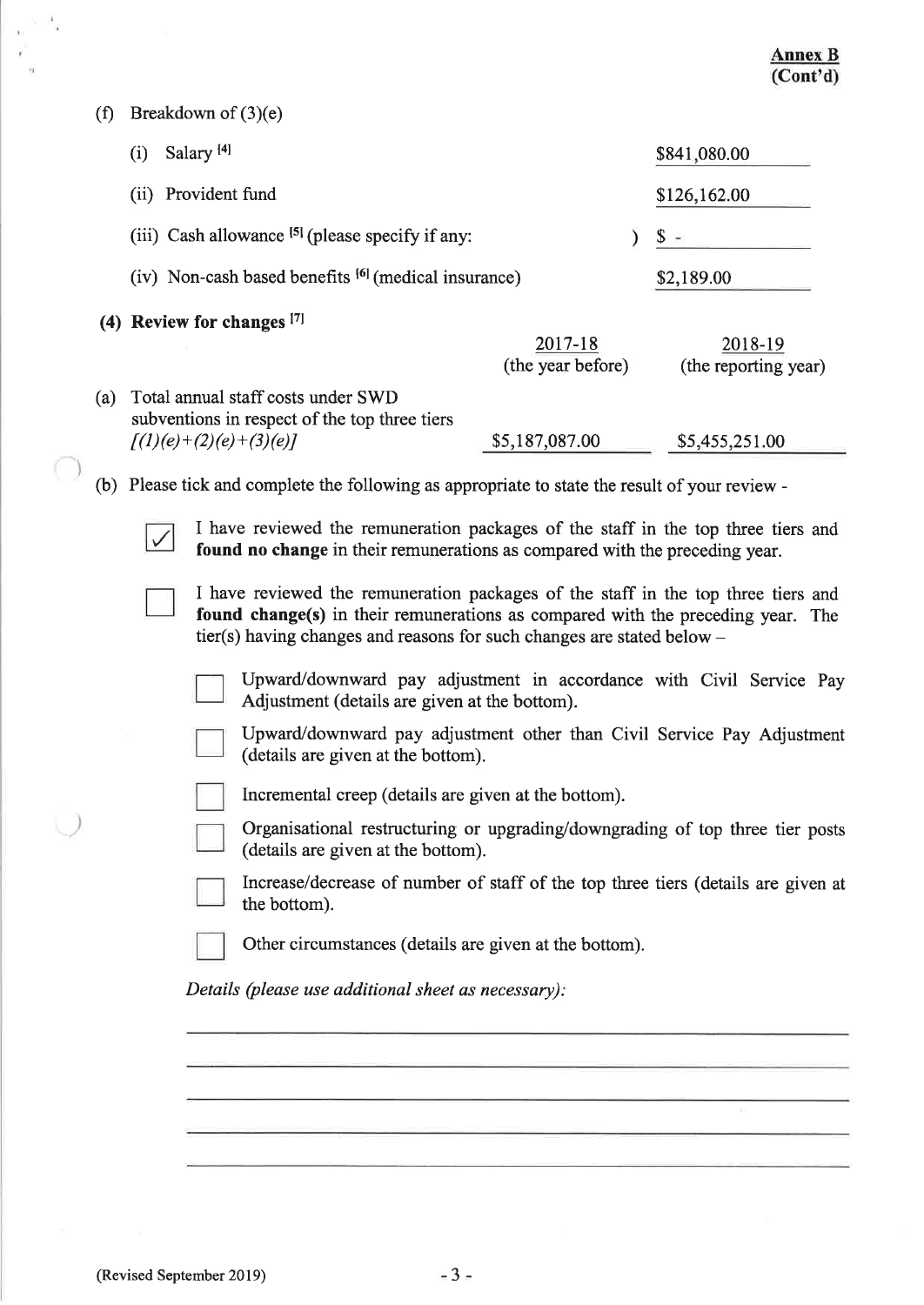# Part (B): Information on Staff Serving Their First Contract<sup>[8][9]</sup>

Please add column(s) where necessary. \*Please delete as appropriate.

 $\sqrt{}$ 

There is no staff member serving his/her first contract in 2018-19.

The following staff member(s) served his/her/their first contract in 2018-19. Details are as follows:

|                                  | Staff no. 1               | Staff no. 2  | Staff no. 3               |
|----------------------------------|---------------------------|--------------|---------------------------|
| (a) Tier $[1]$                   |                           |              |                           |
|                                  | 1st/2nd/3rd*              | 1st/2nd/3rd* | 1st/2nd/3rd*              |
| (b) Comparable                   |                           |              |                           |
| rank in civil                    |                           |              |                           |
| service <sup>[2]</sup>           |                           |              |                           |
| (c) Post                         |                           |              |                           |
|                                  |                           |              |                           |
| (d) Total annual                 |                           |              |                           |
| staff costs <sup>[3]</sup>       | $\boldsymbol{\mathsf{S}}$ | \$           | \$                        |
| (e) Total annual                 |                           |              |                           |
| staff costs                      |                           |              |                           |
| under SWD                        |                           |              |                           |
| subventions                      |                           |              |                           |
| $(e)=[(g)(i)+$                   |                           |              |                           |
| $(ii)+(iii)+(iv)]$               | \$                        | \$           | \$                        |
| (f) Please specify<br>the months |                           |              |                           |
|                                  |                           |              |                           |
| covered if (e)<br>was not        |                           |              |                           |
| incurred for the                 |                           |              |                           |
| full year                        |                           |              |                           |
| (g) (i) Salary $^{[4]}$          |                           |              |                           |
|                                  | $\boldsymbol{\mathsf{S}}$ | $\mathbb{S}$ | \$                        |
| (ii) Provident                   |                           |              |                           |
| fund                             |                           |              |                           |
|                                  | \$                        | \$           | $\boldsymbol{\mathsf{S}}$ |
| (iii) Cash                       |                           |              |                           |
| allowance <sup>[5]</sup>         |                           |              |                           |
| (please specify                  |                           |              |                           |
| if any)                          | \$                        | \$           | \$                        |
| (iv) Non-cash                    |                           |              |                           |
| based                            |                           |              |                           |
| benefits <sup>[6]</sup>          |                           |              |                           |
| (please specify                  | \$                        | \$           | \$                        |
| if any)                          |                           |              |                           |